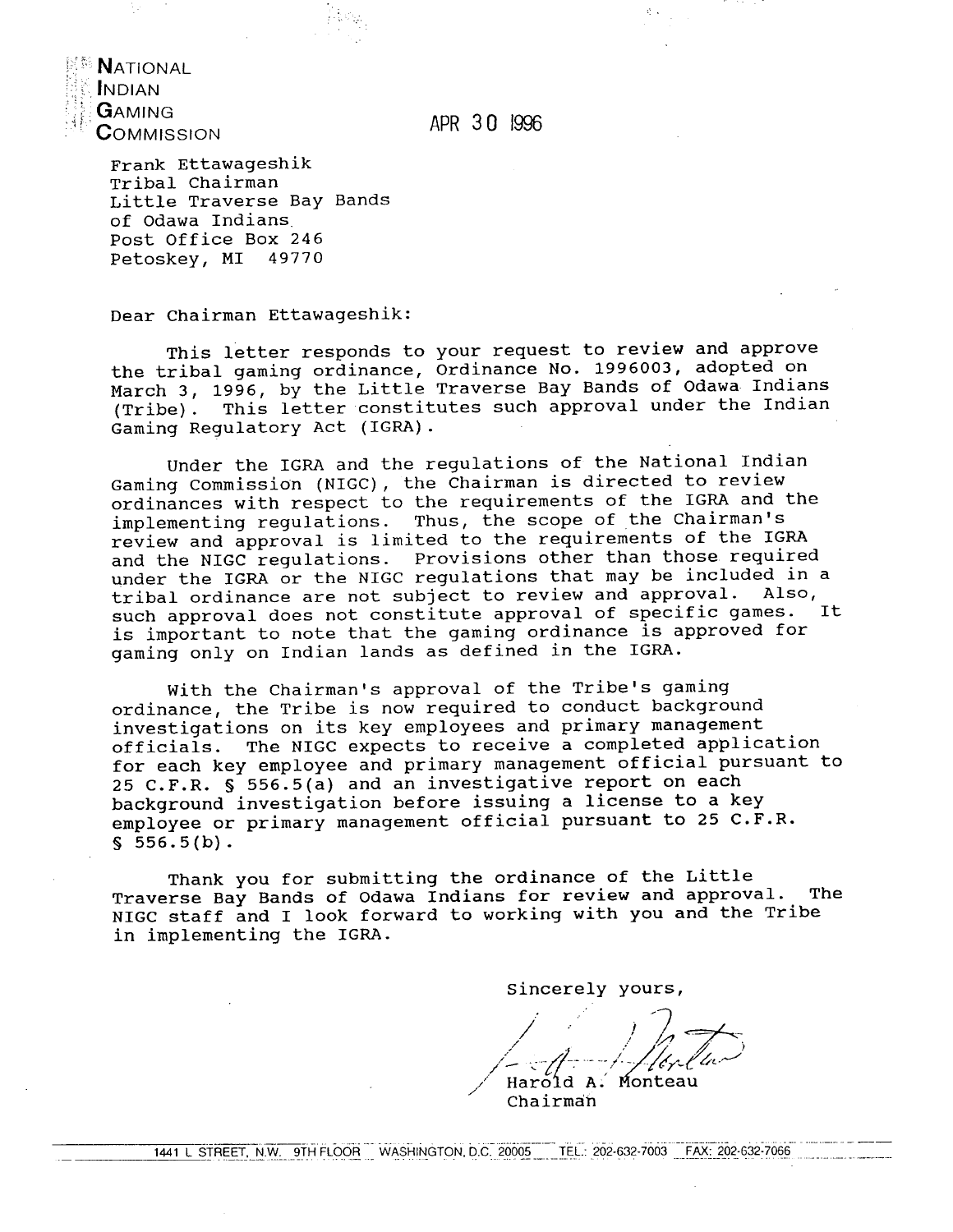## **WAGANAKISING ODAWAK STATUTE 1996003**

# **GAMING REGULATORY ORDINANCE** MAR 6 1936

#### **SECTION I: PURPOSE**

The Little Traverse Bay Bands of Odawa Indians (hereinafter, "Tribe"), acting through its Tribal Council in the exercise of its inherent sovereign power to enact ordinances and otherwise safeguard and provide for the health, safety and welfare of the members of the Tribe, hereby ordains and establishes this Ordinance for the purpose of authorizing and comprehensively and preemptively regulating the terms and conditions under which Class I1 and Class I11 gaming may be conducted on the lands of the Tribe. This Ordinance rescinds and replaces the Gaming Regulatory Ordinance enacted on September 24, 1995, being Waganakising Odawak Statute 1995016.

#### **SECTION 11: DEFINITIONS**

**A.** "Tribal Council" means the elected governing body of the Little Traverse Bay Bands of Odawa Indians called the Board of Directors in the Tribe's Constitution and Bylaws

**B.** "Key employee" means

- (a) A person who performs one or more of the following functions:
	- (1) Bingo Caller,
	- (2) Counting Room Supervisor
	- (3) Chief of Security
	- (4) Custodian of gaming supplies or cash,
	- (5) Floor hlanager
	- (6) Pit Boss
	- (7) Dealer
	- (8) Croupier
	- (9) Approver of Credit, or
	- (10) Custodian of gambling devices including persons with access to cash and accounting records within such devices,
- (b) If not otherwise included, any other person whose total cash compensation is in excess of \$50,000 per year; or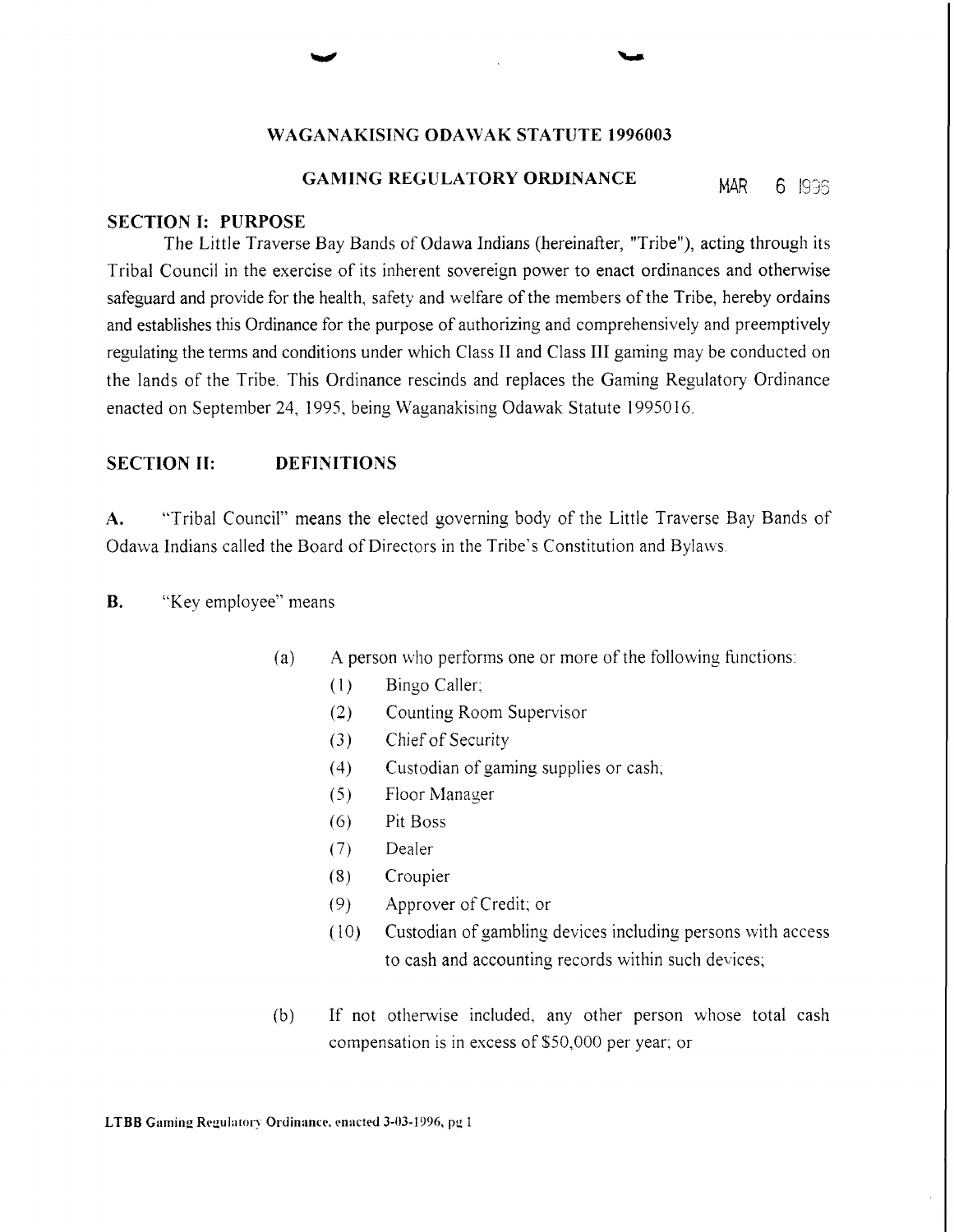- (c) If not otherwise included, the four most highly compensated persons in the gaming operation.
- **C.** "Primary management official" means
	- (a) Any person having management responsibility for a management contract;
	- (b) Any person who has authority:
		- (1) To hire and fire employees; or
		- (2) To set up working policy for the gaming operation; or
	- (c) The chief financial officer or other person who has financial management responsibility.

## **SECTION III: GAMING AUTHORIZED**

**A** Class I1 gaming as defined in the Indian Gaming Regulatory Act, P.L. 100-447, *25* U.S.C. Section 2703(7)(A) ("IGRA") and by regulations lawfilly promulgated by the National Indian Gaming Commission ("NIGC") that now or hereafter may be in effect is hereby authorized.

**B.** Class I11 gaming as defined in IGRA, 25 U.S.C. Section 2703(8) and by regulations promulgated by the NIGC that now or hereafter may be in effect is hereby authorized, provided such gaming is also authorized by and consistent with a Tribal-State Compact that has been approved by the Secretary of the Interior and is in effect, or otherwise has been authorized by the Secretary of the Interior or federal law

## **SECTlON IV. OWNERSHIP OF GAMING FACILITIES AND/OR ENTERPRISES**

The Tribe shall have the sole proprietary interest in and responsibility for the conduct of any gaming facilities and/or enterprise(s) authorized by this ordinance.

## **SECTION V. USE OF GAMING REVENUE**

**4.** Except as specifically authorized pursuant to Subsection B of this Section, net revenues from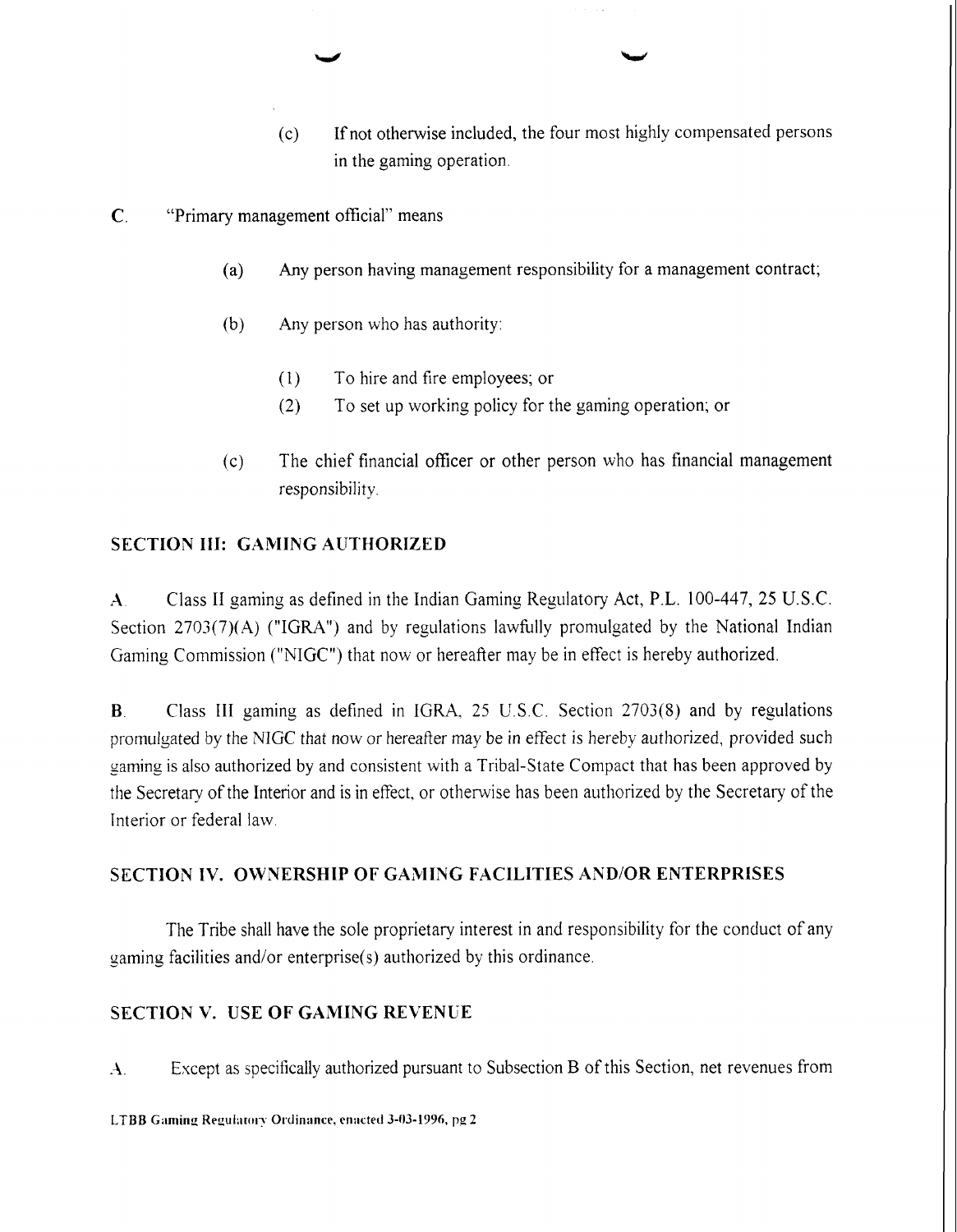Class 11 and Class 111 gaming shall be used only for the following purposes:

- 1) to fund Tribal government operations and programs;
- 2) provide for the general welfare of the Tribe and its members;
- 3) promote Tribal economic development;
- 4) donate to charitable organizations; or
- 5) help fund operations of local government agencies.

**B.** If the Tribe elects to make per capita payments to Tribal members, it shall authorize such payments only in conforniity with a plan submitted to and approved by the Secretary of the Interior pursuant to applicable law.

# **SECTION VI. AUDIT**

A. The Tribe shall cause to be conducted at least annually an independent audit of all gaming operations and shall submit the resulting audit reports to the National Indian Gaming Commission, and to such other agencies as may be required by the terms and conditions of any Class 111 compact or other document authorizing Class I11 gaming.

**B.** All gaming-related contracts that result in the purchase of supplies, services, or concessions in excess of \$25,000.00 annually, except contracts for professional legal and accounting services, shall be specifically included within the scope of the audit that is described in Subsection A above.

# **SECTION VII: PROTECTION OF THE ENVIRONMENT AND PUBLIC HEALTH AND SAFETY**

Class I1 and Class 111 gaming facilities shall be constructed, maintained and operated in a manner that adequately protects the environment and the public health and safety.

# **SECTION VIII: LICENSES FOR KEY EMPLOYEES AND PRIMARY MANAGEMENT OFFICIALS**

The Tribe shall ensure that the policies and procedures set out in this section are implemented with respect to key employees and primary management officials employed at any class II and/or Class 111 gaming enterprise. The Gaming Regularory Commission has the authority to deterniine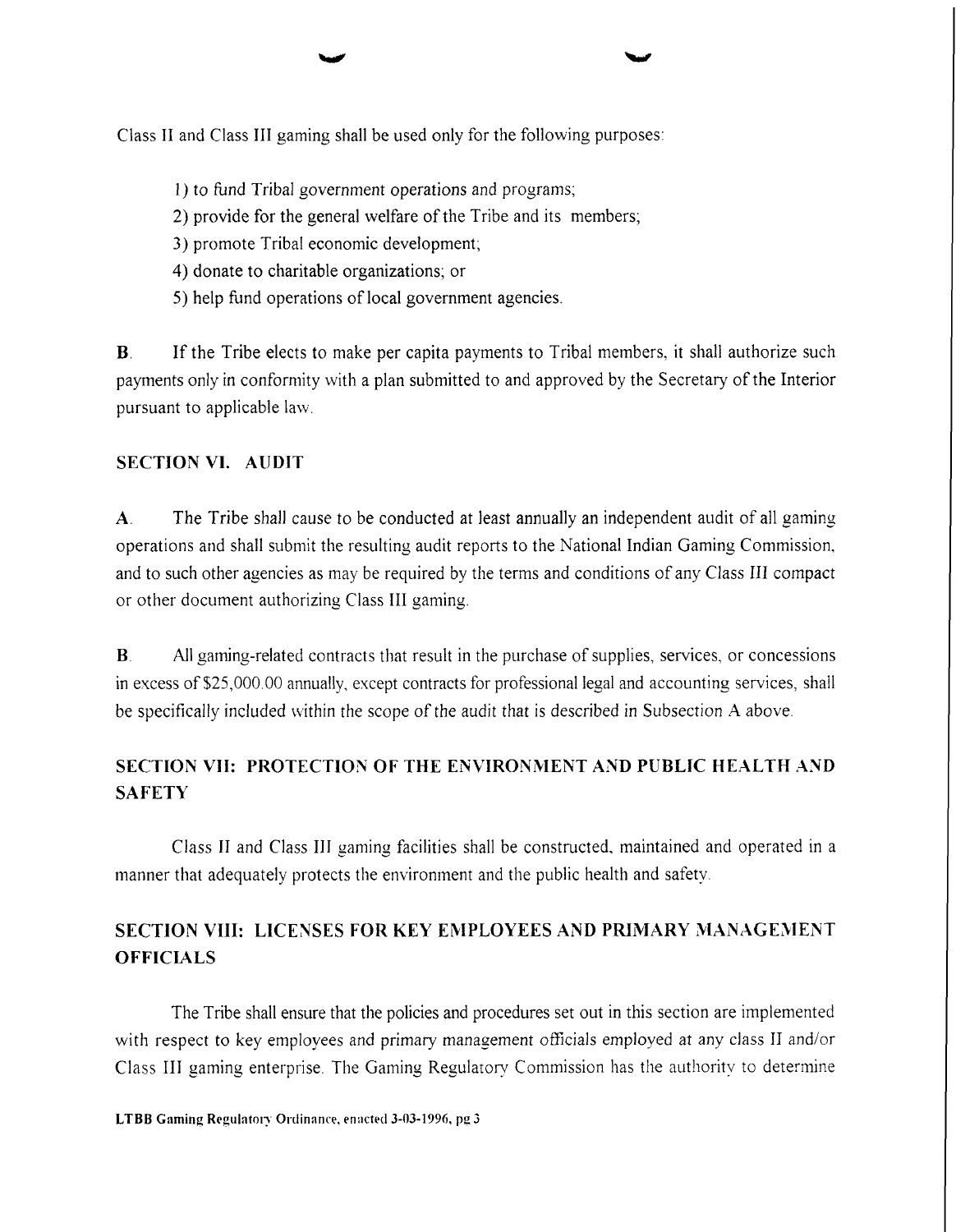additional job classifications and/or positions as ones which will require licensure. The Gaming Regulatory Commission has to demonstrate that such additional determination is reasonable and prudent and in the best interest of the Tribe.

#### A. **Application Forms**

1. The following notice shall be placed on the application form of a key employee or a primary management official before that form is filled out by an applicant:

> In compliance with the Privacy Act of 1974, the following information is provided: Solicitation of the information on this form is authorized by 25 U.S.C. \$2701 et seq. The purpose of the requested information is to determine the eligibility of individuals to be employed in a gaming operation. The information will be used by National Indian Gaming Commission members and staff who have need for the information in the performance of their official duties. The information may be disclosed to appropriate Federal, Tribal, State, local, or foreign law enforcement and regulatory agencies when relevant to civil, criminal or regulatory investigations or prosecutions, or when pursuant to a requirement by a tribe or the National Indian Gaming Commission in connection with the hiring or firing of an employee, the issuance or revocation of a gaming license, or investigations of activities while associated with a tribe or a gaming operation. Failure to consent to the disclosures indicated in this notice will result in a tribe's being unable to hire you in a primary management official or key employee position.

> The disclosure of your Social Security Number (SSN) is voluntary. However. failure to supply a SSN may result in errors in processing your application.

*2.* Existing key employees and primary management officials shall be notified in writing that they shall either:

- a. Complete a new application form that contains a Privacy Act notice; or
- b. Sign a statement that contains the Privacy Act notice and consent to the routine uses described in that notice.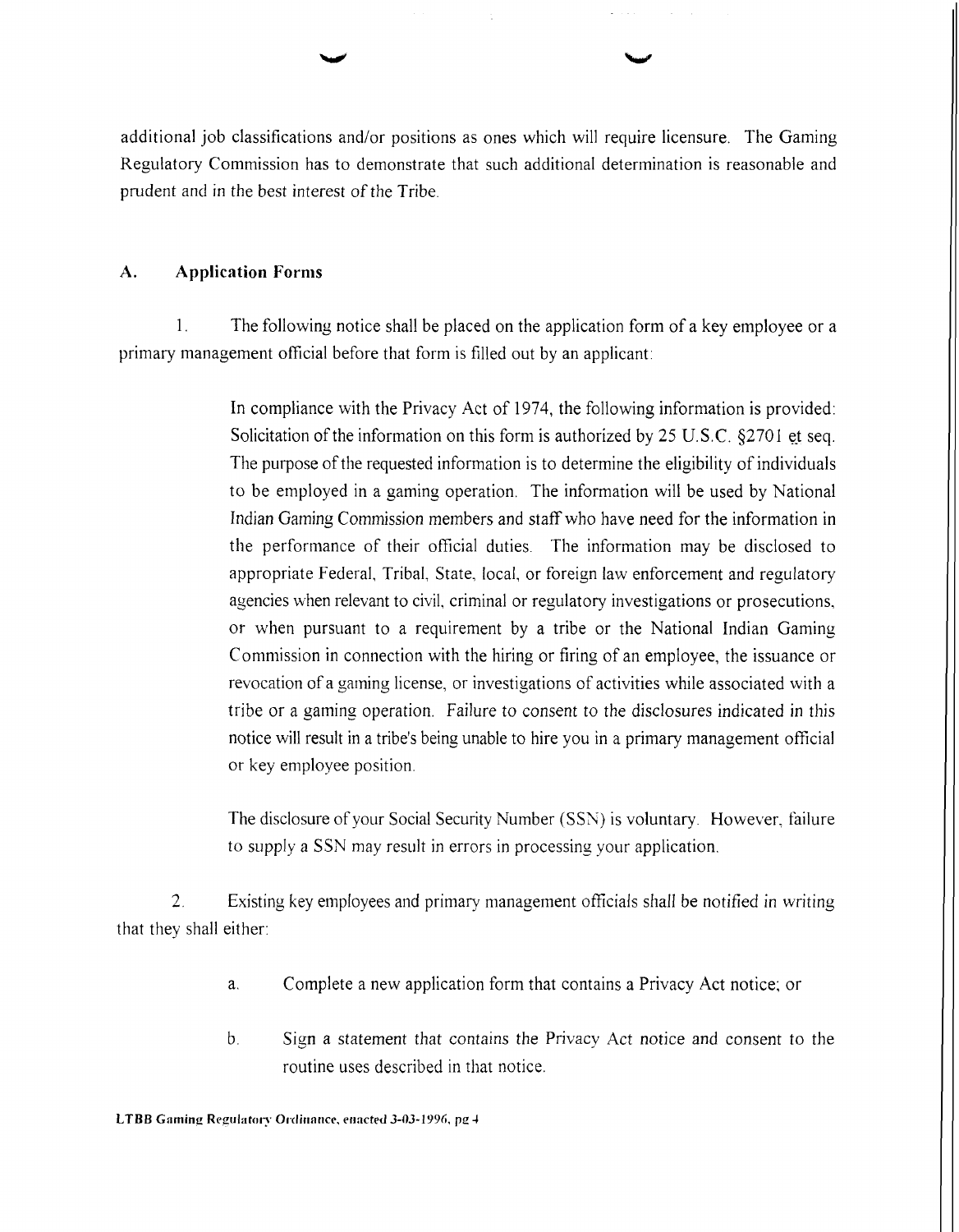**3.** The following notice shall be placed on the application form for a key employee or a primary official before that form is filled out by an applicant:

> A false statement on any part of your application may be grounds for not hiring you, or for firing you after you begin work. Also, you may be punished by fine or imprisonment. ( 18 U. S.C. *5* 100 1).

4. The Tribe shall notify in writing existing key employees and primary management officials that they shall either:

- a. Complete a new application form that contains a notice regarding false statements; or
- b. Sign a statement that contains the notice regarding false statements

# **B. Background Investigations**

1. The Tribe shall perform background investigations and issue licenses for key employees and primary management officials according to requirements that are at least as stringent as those in *25* C.F.R. parts 556 and 558.

2. The Tribe shall conduct an investigation sufficient to make a determination under Subsection C. below. In conducting a background investigation, the Tribe or its agent(s) shall promise to keep confidential the identity of each person interviewed in the course of the investigation.

# C. **Eligibility Determination**

The Tribe shall review an applicant's prior activities, criminal record, if any, and reputation, habits and associations to make a finding concerning the eligibility of a key employee or primary management official for employment in a gaming operation. If the Tribe determines that employment of the person poses a threat to the public interest or to the effective regulation of gaming, or creates or enhances dangers of unsuitable, unfair, or illegal practices and methods and activities in the conduct of gaming, the gaming operation shall not employ that person in a key employee or primary management official position.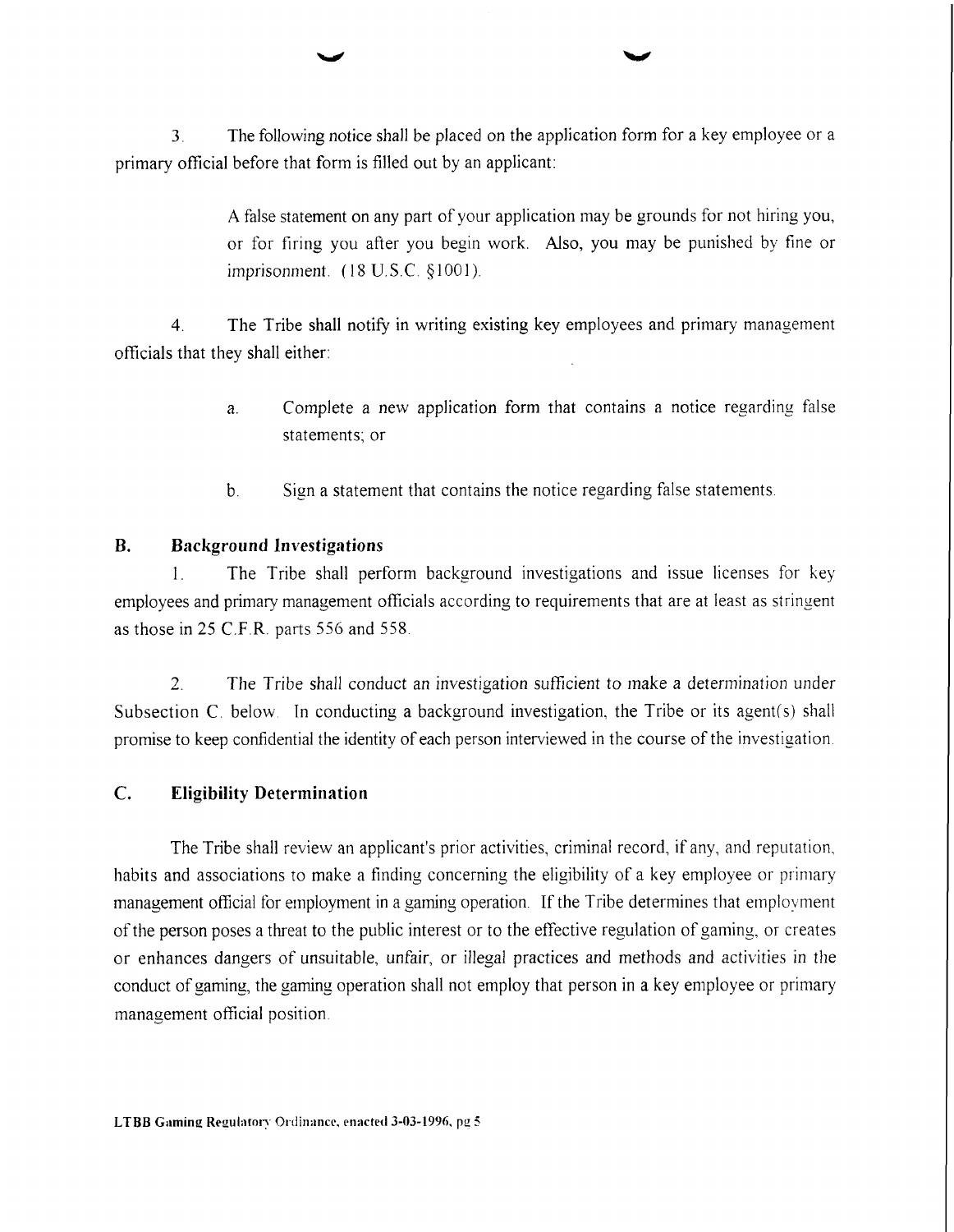# **D. Procedures for Forwarding Applications and Reports for Key Employees and Primary Management Officials to the National Indian Gaming Commission**

1. When a key employee or primary management official begins work at a gaming operation authorized by this Ordinance, the Tribe shall forward to the National Indian Gaming Commission a completed application for employment and conduct the background investigation and make the determination referred to in Subsection C of this Section.

2. The Tribe shall forward the report referred to in Subsection E of this Section to the National Indian Gaming Commission within 60 days after an employee begins work or within 60 days of the approval of this Ordinance by the Chairman of the National Indian Gaming Commission.

3. The gaming operation shall not employ as a key employee or primary management official a person who after 90 days does not have a license pursuant to section VIII F. of this Ordinance.

# **E. Report to the National Indian Gaming Commission**

1. Pursuant to the procedures set out in Subsection D of this Section, the Tribe shall prepare and fonvard to the National Indian Gaming Commission an investigative report on each background investigation. An investigative report shall include all of the following:

a. Steps taken in conducting the background investigation;

b. Results obtained,

c. Conclusions reached; and

d. The bases for those conclusions.

2. The Tribe shall submit, with the report, a copy of the eligibility determination made under Subsection C of this Section.

**3.** If a license is not issued to an applicant, the Tribe: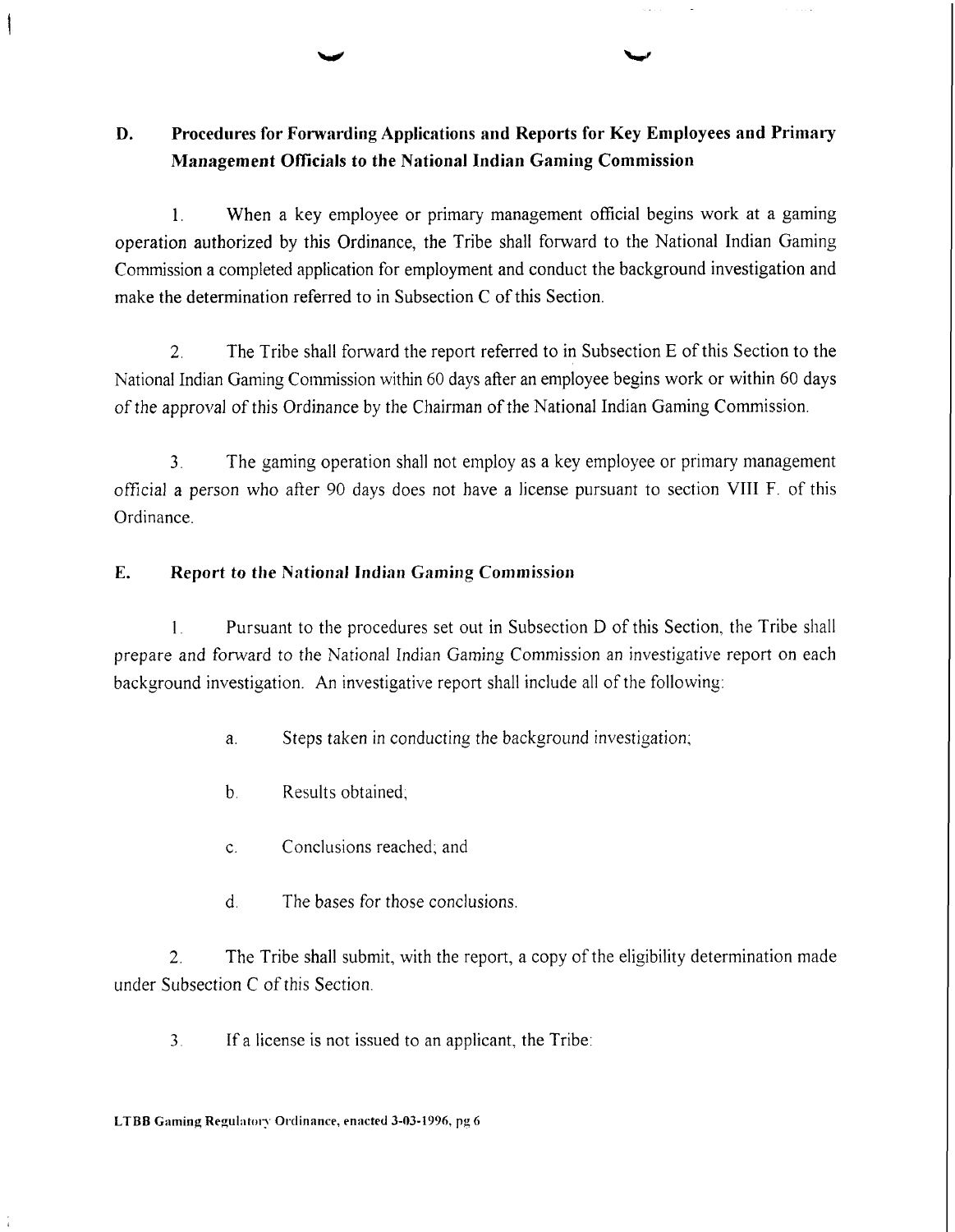- a. Shall notify the National Indian Gaming Commission; and
- b. May forward copies of its eligibility determination and investigative report (if any) to the National Indian Gaming Commission for inclusion in the Indian Gaming Individuals Records System.

4. With respect to key employees and primary management officials, the Tribe shall retain applications for employment and reports (if any) of background investigations for inspection by the Chairman of the National Indian Gaming Commission or his or her designee for no less than three (3) years from the date of termination or denial of employment.

# **F.** Granting a Gaming License

1. If, within a thirty (30) day period after the National Indian Gaming Commission receives a report, the National Indian Gaming Commission notifies the Tribe that it has no objection to the issuance of a license pursuant to a license application filed by a key employee or a primary management official for whom the Tribe has provided an application and investigative report to the National Indian Gaming Commission, the Tribe may issue a license to such applicant.

2. The Tribe shall respond to a request for additional information from the Chairman of the National Indian Gaming Commission concerning a key employee or a primary management official who is the subject of a report. Such a request shall suspend the 30-day period under Subsection G. 1. of this Section until the Chairman of the National Indian Gaming Commission receives the additional information.

3. If, within the thirty (30) day period described above. the National Indian Gaming Commission provides the Tribe with a statement itemizing its objection(s) to the issuance of a license to a key employee or to a primary management official for whom the Tribe has provided an application and investigative report to the National Indian Gaming Commission, the Tribe shall reconsider the application, taking into account the objection(s) itemized by the National Indian Gaming Commission. The Tribe shall make the final decision whether to issue a license to such applicant.

4 If the NIGC provides no response within the thirty (30) day period described above, the Tribe may issue a license based on its own findings on a temporary basis contingent on the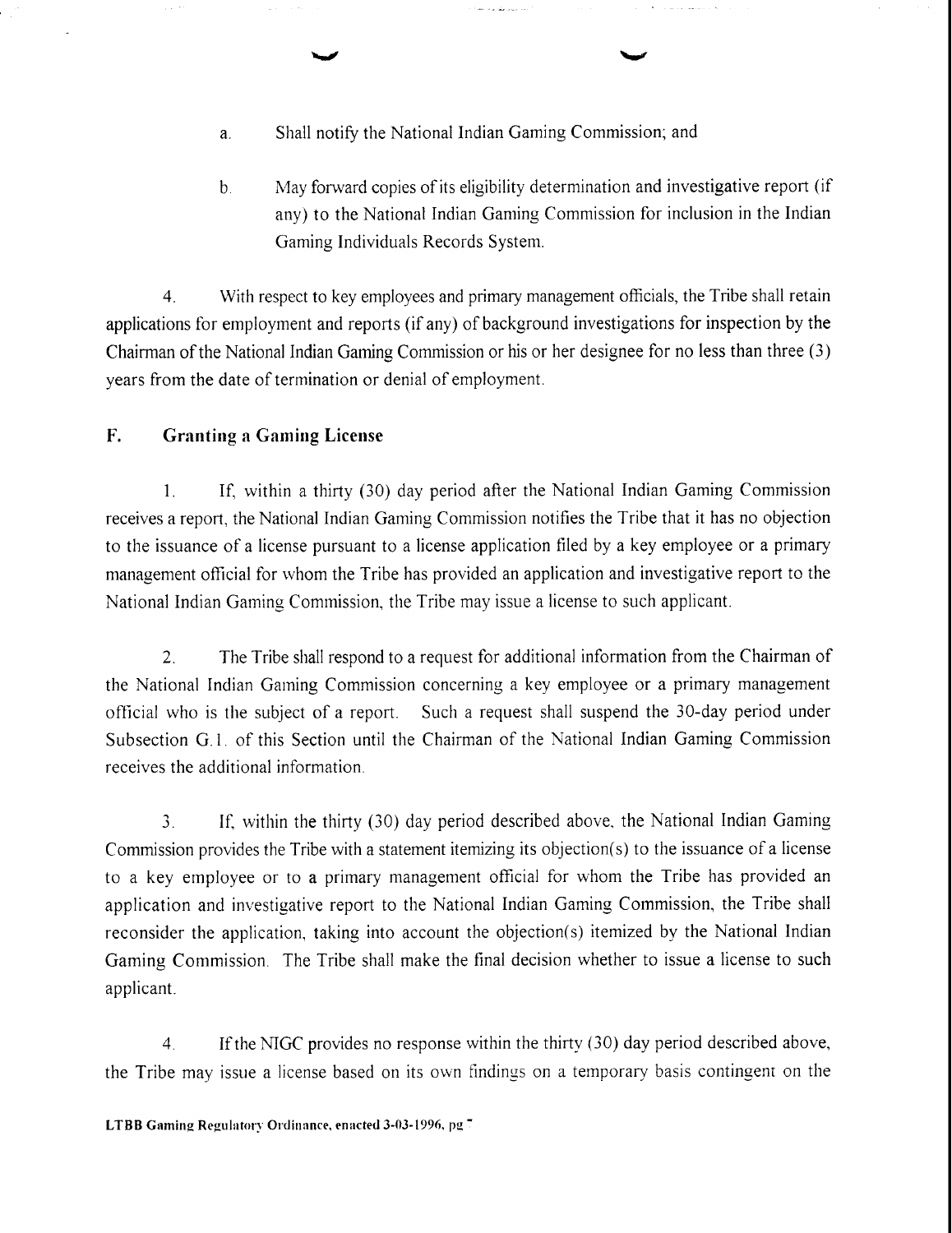contents of a final report from the NIGC.

#### **G. License Suspension**

1. If, after the issuance of a gaming license, the Tribe receives from the National Indian Gaming Commission, or from its own sources, reliable information indicating that a key employee or a primary management official is not eligible for employment under Subsection  $C$  above, the Tribe shall suspend such license and shall notify in writing the licensee of the suspension and the proposed revocation.

2. The Gaming Regulatory Commission shall notify the licensee of a time and a place for a hearing on the proposed revocation of a license.

**3.** After a revocation hearing, the Tribe shall decide whether to revoke or to reinstate a gaming license. The Tribe shall notify the National Indian Gaming Commission of its decision.

## **SECTION 1X: LICENSING OF GARilING PLACES, FACILITIES AND LOCATIONS**

A separate license shall be required for each place, facility, or location on Indian lands where Class II and/or Class III gaming is to be conducted.

## **SECTION X. CREATION OF GAMING REGULATORY COMMISSION**

**A.** There is hereby created the Gaming Regulatory Commission, which shall consist of three persons who would themselves qualify for licensing under this Ordinance. Pending organization of said Commission, the Tribal Council shall serve as the Commission, and shall promulgate and implement interim regulations to govern gaming until such time as the Commission adopts permanent regulations.

**B.** The members of the Gaming Regulatory Commission shall be appointed by the Tribal Council as follows:

1. Initial appointment Immediately upon passage of this ordinance, the Tribal Council may publicize, to the extent reasonable and practical, that it will be appointing a three (3) member Gaming Regulatory Commission seeking both applicants for appointment and nominations of individuals to be appointed. At the next regularly scheduled meeting, or as soon thereafter as the Tribal Council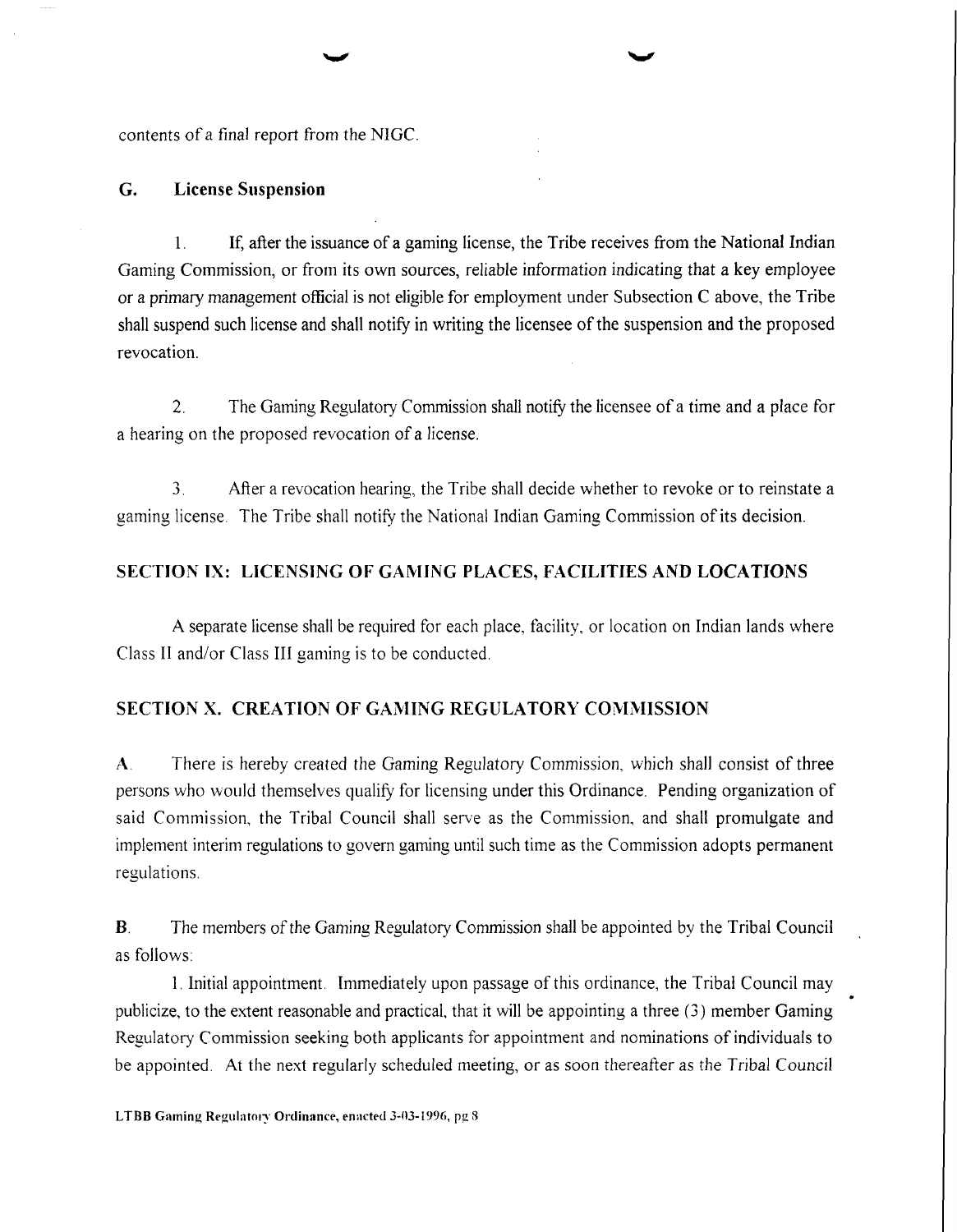identifies qualified Tribal members willing to serve on the Gaming Regulatory Commission, the Tribal Council shall appoint three (3) members to the Gaming Regulatory Commission. Provided that in any event the appointments shall be made within sixty (60) days of the date of execution of the Management Agreement.

2. Term and compensation. Members of the Gaming Regulatory Commission shall be appointed to serve for three (3) year terms. Members may be reappointed for additional terms without limitation. Provided, to stagger terms, when the Tribal Council makes initial appointments, one person shall be appointed to a one (1) year term, one person shall be appointed to a two (2) year term, and one person shall be appointed to a three (3) year term. All appointments thereafter shall be for three (3) year terms. There shall be a Chairperson of the Gaming Regulatory Commission, who shall be selected by the members of the Commission from the Commission members for a one year term. The Tribal Council shall determine and authorize the compensation to be paid to members of the Gaming Regulatory Commission based upon the Tribal Council's determination of the time required to be expended upon Commission duties and the qualifications of the appointed Commissioners.

3. Future Appointments. At least two (2) weeks prior to any meeting during which appointments to the Gaming Regulatory Commission will be made, the Tribal Council shall publicize that it will be making such appointments and shall seek applicants for appointment and nominations of individuals to be appointed.

4. Oath of Office. Immediately upon appointment, the Tribal Chairman shall administer the oath of ofice to the members of the Gaming Regulatory Commission which oath of ofice shall include a commitment to uphold the Constitution and laws of the Little Traverse Bay Bands of Odawa Indians and to perform faithfilly and diligently the duties and responsibilities set forth in this ordinance.

**5.** In the event a vacancy occurs in the Gaming Regulatory Commission, by virtue of death. resignation or removal, the vacancy shall be filled in the following manner:

> a. If one year or less remains of the term of office which has become vacant, the Tribal Council shall appoint a qualified member of the Little Traverse Bay Bands of Odawa Indians to fill the remaining term of ofice without seeking applications or nominations therefor.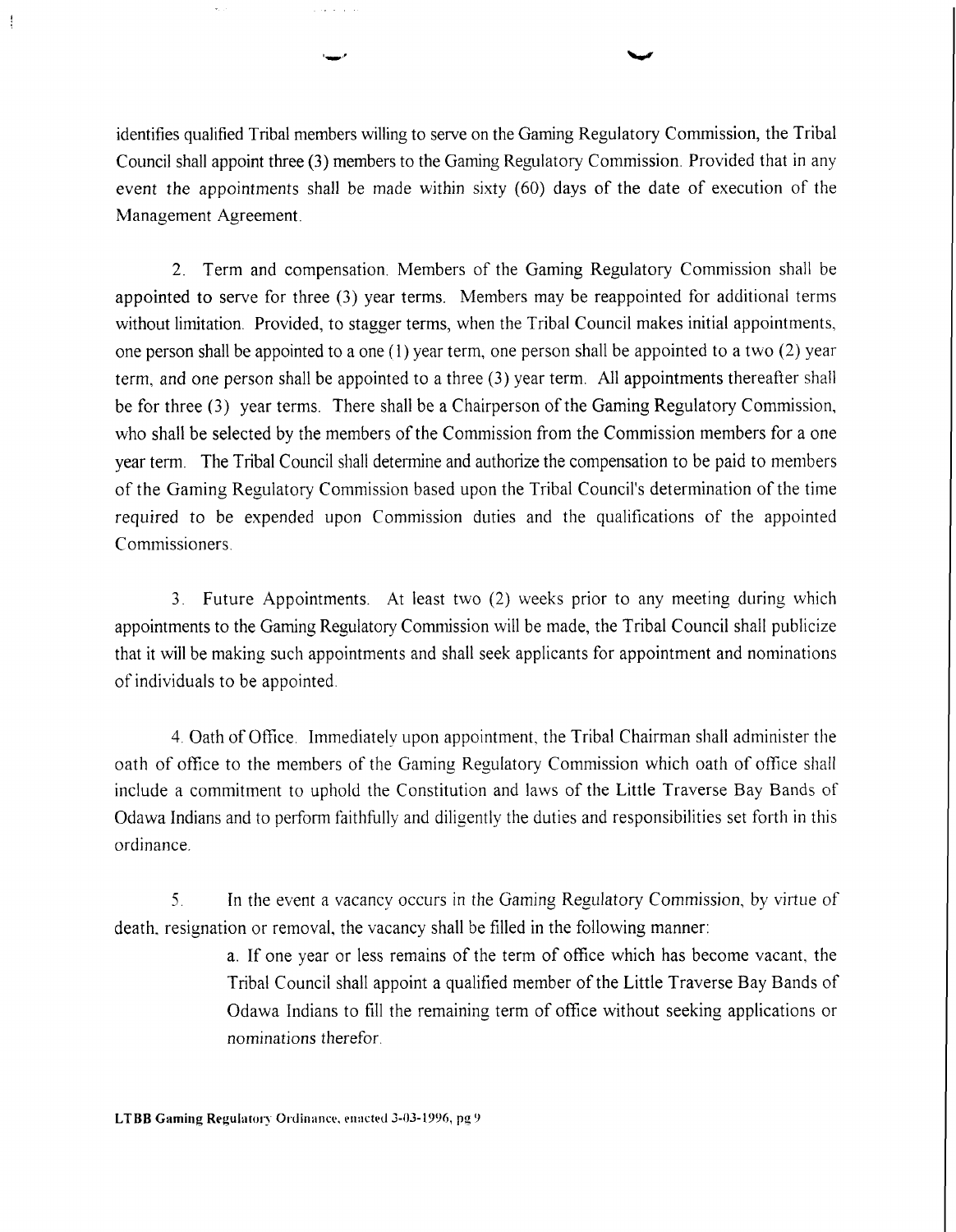b. If more than one year remains of the term of ofice which has become vacant, the Tribal Council shall comply with the requirements of Section III(C)(3) prior to appointing a qualified member of the Little Traverse Bay Bands of Odawa Indians to fill the remaining term of office.

6. Removal. Members of the Gaming Regulatory Commission shall not be removed during their terms of ofice except for misconduct, neglect of duties or other acts that would render such persons unqualified for Iicensure hereunder. The procedure for removal shall be as follows:

> a. In the event the Tribal Council has cause to suspect that a member may be subject to removal for one or more of the reasons specified in this section, or upon receipt of a petition signed by at least twenty (20) members of the Little Traverse Bay Bands of Odawa Indians alleging the same, or receipt of a petition by two members of the Gaming Regulatory Commission alleging the same, the Chairman of the Little Traverse Bay Bands of Odawa Indians shall call a special meeting of the Tribal Council to deal with a request to remove the member.

> b. In the event the Tribal Council determines that a sufficient number of valid signatures are affixed to the petition and that the charges set forth in the petition, if verified, constitute grounds for removal of a Commissioner from his or her appointed position, the Tribal Council shall set a date for hearing the charges on the petition and shall provide notice to the member of the Gaming Regulatory Commission whose removal is being sought.

> c. Notice to the member whose removal is being sought shall be served no later than two (2) weeks prior to the date set for the hearing, shall include the date, time and location of the hearing, shall attach a full and complete copy of a statement of the Tribal Council or the petition seeking removal, and shall attach a copy of the rules to be followed during the hearing. Upon good cause shown, the Tribal Council may postpone the hearing to a later date. Notice shall also advise the recipient of the availability of Tribal Council subpoena power to require the presence of any witness or the production of any document which the recipient deems necessary in order to attempt to defend against the charges contained in the petition.

> d. The Tribal Council shall also provide copies of the notice to the other members of the Gaming Regulatory Commission and to each member of the Little Traverse Bay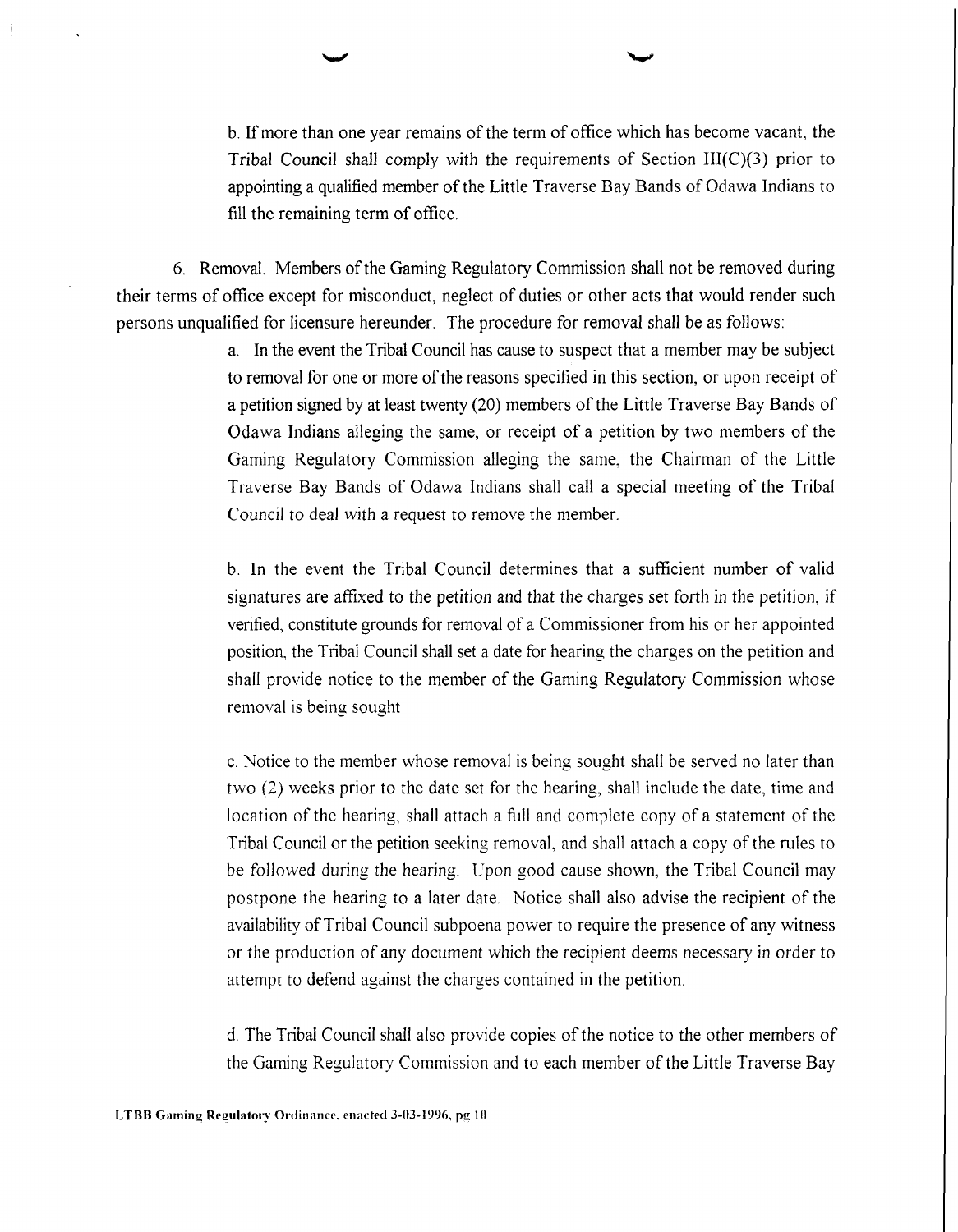Bands of Odawa Indians who signed the petition, advising each of them of the opportunity to appear and to present evidence, either in support of the charges against the member of the Gaming Regulatory Commission whose removal is sought or in support of the defense of such member. Any person who has properly signed such petition shall have the ability to request the Tribal Council to issue a subpoena to require the presence of witnesses or production of documents deemed necessary to support the charges contained in the petition.

e. The Tribal Council shall preside at the hearing of the charges contained in any such petition and shall allow as much time as necessary for the testimony of witnesses and presentation of evidence in support of the charges, as much time as necessary for the testimony of witnesses and presentation of evidence to rehte the charges, and such time as the Tribal Council deems appropriate for summary statements and arguments. At any time, the Tribal Council may recess the hearing until a later time certain. At the request of the member whose removal is at issue, the hearing may be held in closed session. The Tribal Council also may elect to receive in closed session any evidence public disclosure of which might compromise any on-going law-enforcement investigation.

f Upon the conclusion of the presentation of evidence and of summary statements and arguments, the Tribal Council shall deliberate in closed session and shall either dismiss the petition or shall remove the member charged in the petition from the Gaming Regulatory Commission, upon such findings of fact as may be appropriate. The decision ofthe Tribal Council shall be final, and no appeal to any other tribunal shall be available.

*C* The Tribal Gaming Regulatory Commission shall be authorized and hereby is directed to promulgate, subject to review and approval by the Tribal Council, detailed and comprehensive regulations for the implementation and enforcement of this Ordinance. Said regulations shall describe and establish the rules for each specific Class I1 and Class I11 gaming activity to be authorized to be conducted, and no form of such gaming may be conducted without prior approval by the Gaming Regulatory Commission

**D.** The Gaming Regulatory Commission, independent of the Tribal Council, shall have full authority to monitor compliance with this Ordinance and its Regulations, and to investigate and act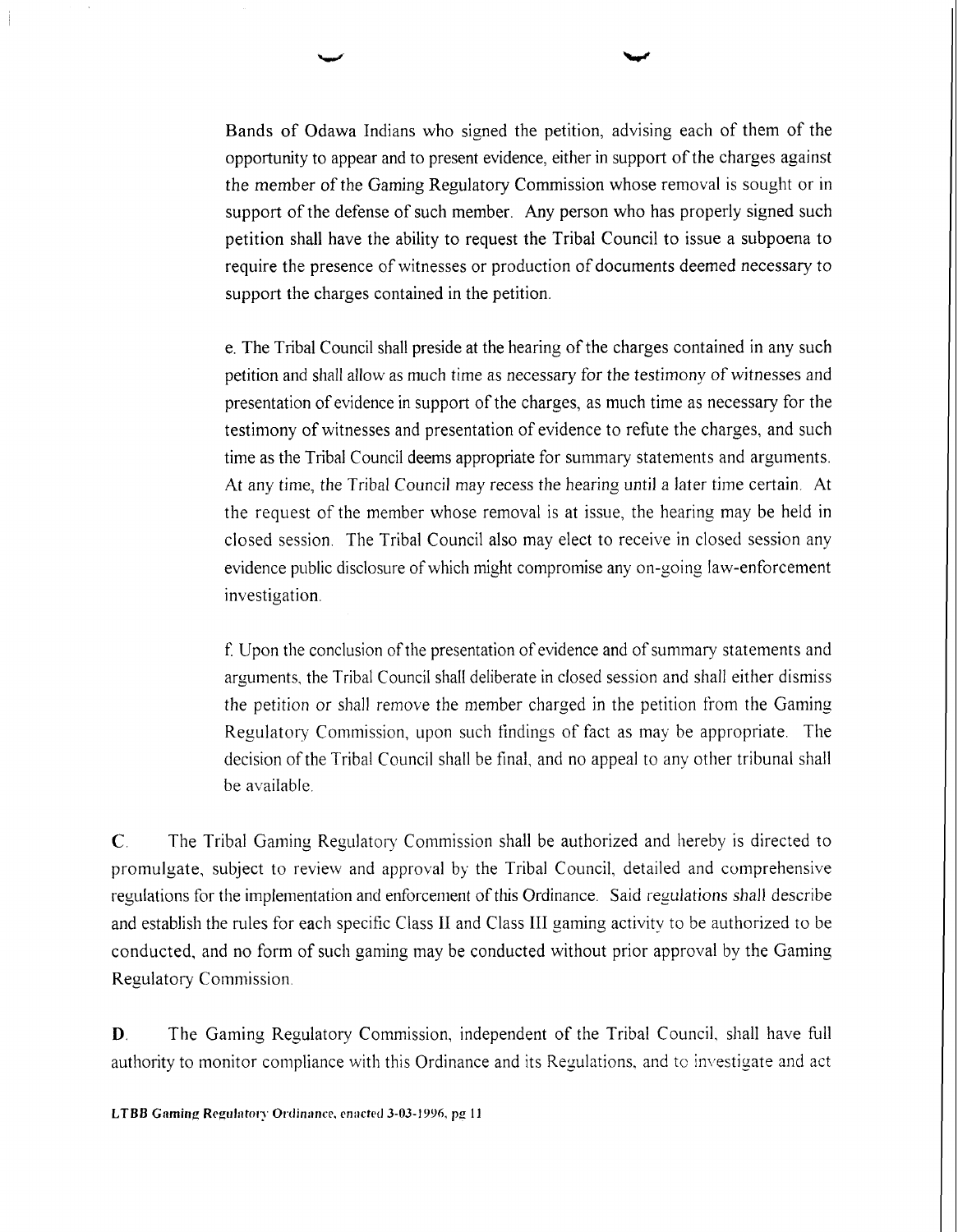# $\mathbf{A}_j$

to prevent any violation(s) thereof. The Gaming Regulatory Commission shall have the authority to subpoena witnesses and documents if needed to help render licensing and permitting decisions and rule on appeals of those decisions.

**E.** Subject to the approval of the Tribal Council and the appropriation of funds therefor, the Gaming Regulatory Commission shall be authorized to employ such staff as reasonably may be required to hlfill its responsibilities under this Ordinance. Compensation of Commission employees shall be limited to that which is comparable to compensation paid to persons performing similar duties in other governmental gaming regulatory agencies.

**F.** Subject to the approval of the Tribal Council, the Gaming Regulatory Commission hereby is authorized to establish and impose upon gaming facilities, permittees, applicants and licensees such application, permit and license fees as may be necessary to fully reimburse the Tribe for its actual costs of operating the Gaming Regulatory Commission, enforcing this Ordinance and Gaming Regulatory Commission regulations, processing of licensing and permit applications, and otherwise fulfilling its regulatory responsibilities under IGRA. All such fees shall be collected by the Gaming Regulatory Commission and hereby are continuously appropriated solely for the purposes enumerated in this Subsection.

**G.** Failure to timely pay any gaming-related fee imposed by the Tribal Council or the Gaming Regulatory Commission, or to comply with any Commission regulation or order, or any other violation of this Ordinance or the terms of any Class 111 gaming compact authorizing and regulating gaming, shall be grounds for suspension or revocation of any license or permit issued pursuant to this Ordinance, exclusion of any non-member of the Tribe from the Tribe's Reservation, and imposition of such other sanctions as the Gaming Regulatory Commission may deem appropriate.

# **SECTION XI: RESOLUTlON OF DISPUTES BETWEEN THE GAMING PUBLIC AND TRIBE OR MANAGEMENT OFFICIAL**

Disputes between the gaming public and Tribe or management official shall be resolved in accordance with procedures adopted by the Gaming Regulatory Commission. Such procedures shall at a minimum include: 1. The aggrieved member of the gaming public shall first bring his/her complaint either verbally or in writing to staff of the gaming facility. 2. If not satisfied with staff response. the complaining party may file a written complaint with the Gaming Regulatory Commission which shall take appropriate action on the complaint within thirty (30) days of